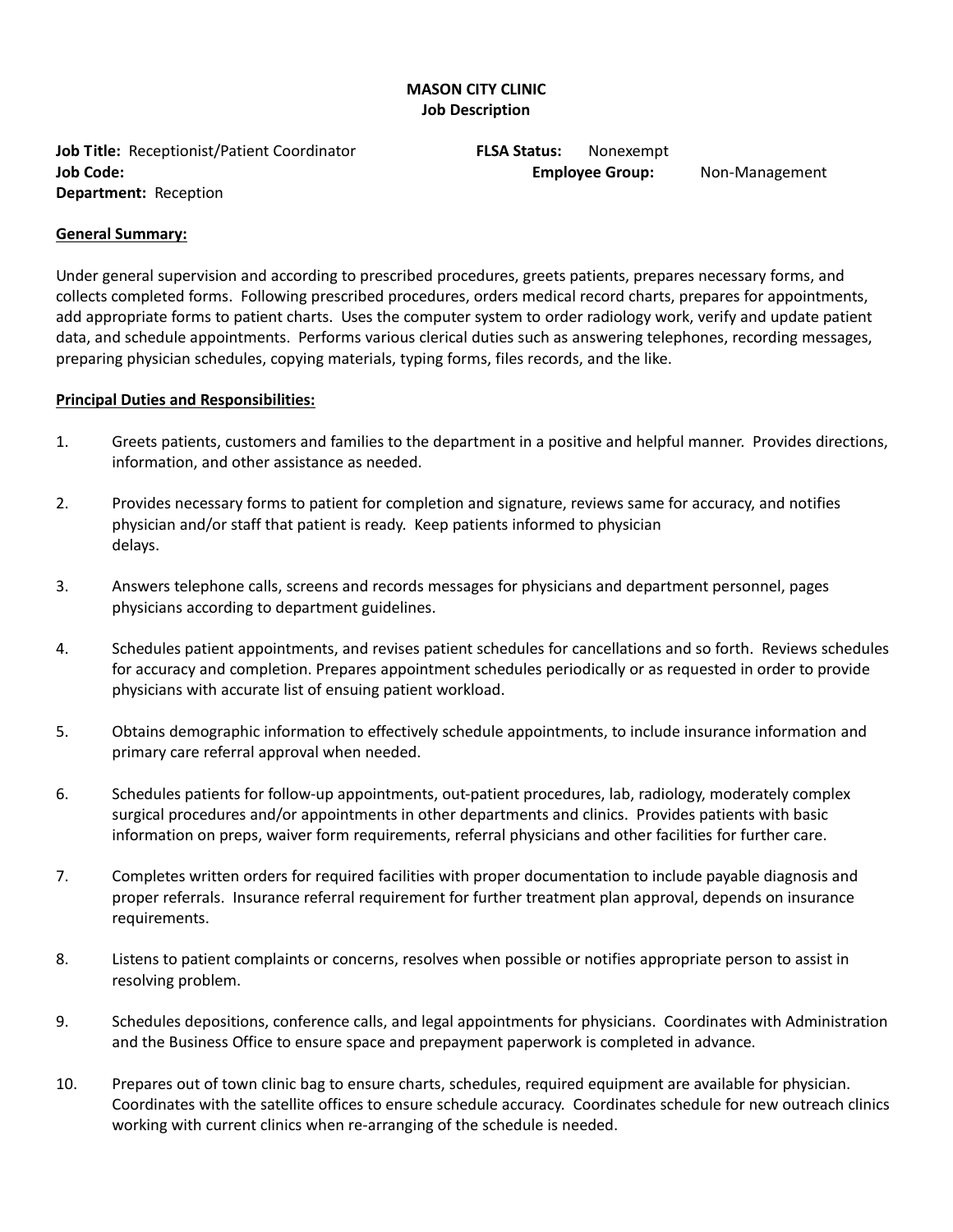- 11. Orders medical records charts, prepares same for daily appointments, types various forms and labels, makes copies of material, and includes proper patient data in medical record charts in order to maintain necessary information.
- 12. Using the computer system, generates fee slips for appointments according to prescribed procedures, reviews fee slips information for accuracy, and updates and/or corrects information as necessary. Documents no show appointments as needed.
- 13. Maintains an adequate level of office supplies and necessary forms and orders office supplies from appropriate department in order to facilitate smooth department operations.
- 14. Maintains various logs of daily activities including physician vacations, meetings, and procedures, number of canceled appointments, patient count, and the like in order to prepare monthly tallies of operating activity.
- 15. Performs various clerical duties such as photocopying forms, reports and patient information, typing letters, forms, and labels, mailing and faxing forms, collecting payments and providing receipts, handling special requests by physicians, and other duties as assigned.

### **Knowledge, Skills and Abilities Required:**

- 1. Interpersonal skills necessary in order to deal effectively and courteously with callers, patients and families, exchange patient related information with a variety of Clinic personnel, and interacts effectively with physicians. Interpersonal skills to manage conflict situations in a calm manner.
- 2. Ability to comprehend verbal and/or written orders from physicians. The ability to read or write in order to prepare medical records charts, generate and prepare fee slips, schedule appointments and diagnostic work. To perform simple arithmetic calculation when completing fee slips and activity logs at a level normally acquired through completion of high school or with previous medical experience.
- 3. Previous public or medical experience preferred.
- 4. Approximately three to six months on the job experience necessary in order to learn department and Clinic policies and procedures and order and update patient charts, to become familiar with department personnel and medical terminology.
- 5. Analytical skills necessary in order to schedule return appointments, laboratory and radiology orders and moderately complex procedures. The ability to compare diagnostic codes required for ordering certain procedures. Also, maintain logs of department activities, and prepare routine schedules and reports.
- 6. Basic knowledge of insurance types and guidelines to keep current with changes to effectively schedule and complete forms for appointments and/or procedures requiring insurance referrals.
- 7. Ability to concentrate and pay close attention to detail for approximately 75-80 percent of work time when reviewing patient data in computer system, entering appointments, scheduling appointments, reviewing patient dictation, screening messages, requesting charts and so forth.
- 8. Basic knowledge of keyboarding skills to effectively type on a computer terminal.
- 9. Knowledge of facility and surrounding facilities to assist or direct patients to other locations accordingly.

### **Working Conditions:**

1. Works in a normal office environment where there are few, if any, physical discomforts due to dust, dirt, noise and the like.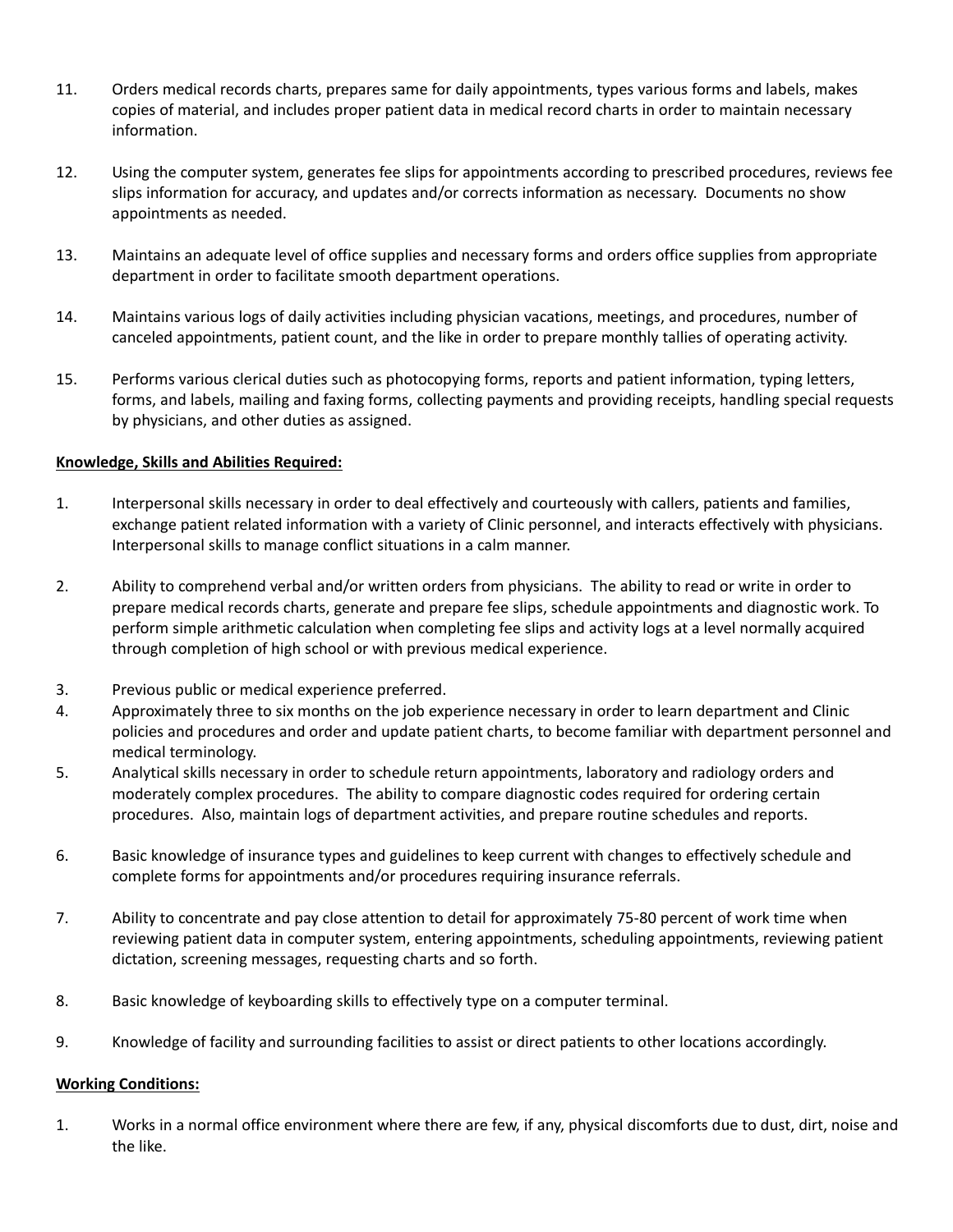#### **Reporting Relationships:**

Reports to the Front Office Operations Manager.

#### **Approvals:**

Department Manager and Date Department Manager

Administrator Date **Date of the Contract of the Contract of the Contract of the Contract of Contract of the Contract of Contract of the Contract of the Contract of the Contract of the Contract of the Contract of the Contra** 

The above is intended to describe the general content of and the requirements for the performance of this job. It is not to be construed as an exhaustive statement of duties, responsibilities or requirements.

\_\_\_\_\_\_\_\_\_\_\_\_\_\_\_\_\_\_\_\_\_\_\_\_\_\_\_\_\_\_\_\_\_\_\_\_\_\_\_\_\_\_\_\_\_\_\_\_\_\_\_\_\_\_ \_\_\_\_\_\_\_\_\_\_\_\_\_\_\_

\_\_\_\_\_\_\_\_\_\_\_\_\_\_\_\_\_\_\_\_\_\_\_\_\_\_\_\_\_\_\_\_\_\_\_\_\_\_\_\_\_\_\_\_\_\_\_\_\_\_\_\_\_\_ \_\_\_\_\_\_\_\_\_\_\_\_\_\_\_\_

Revised 7/17, 7/19, 3/20

#### **WORKING CONDITIONS AND PHYSICAL DEMANDS WORKSHEET**

#### **Job Title: Patient Coordinator Department: various depts.**

# **Date: 10/2010**

## **1. Physical Activities**

| <b>Activity</b>  | <b>Does Not</b><br><b>Apply</b> | <b>Occasionally</b><br>$(8-10%)$ | Periodically<br>$(11-20%)$ | Frequently<br>$(21-50%)$ | <b>Very frequently</b><br>$(51-80%)$ | Continuously<br>(80% or more) |
|------------------|---------------------------------|----------------------------------|----------------------------|--------------------------|--------------------------------------|-------------------------------|
| <b>Balancing</b> | X                               |                                  |                            |                          |                                      |                               |
| <b>Bending</b>   | X                               |                                  |                            |                          |                                      |                               |
| <b>Climbing</b>  | X                               |                                  |                            |                          |                                      |                               |
| <b>Crawling</b>  | $\boldsymbol{\mathsf{X}}$       |                                  |                            |                          |                                      |                               |
| <b>Crouching</b> | $\mathsf{X}$                    |                                  |                            |                          |                                      |                               |
| <b>Kneeling</b>  | $\boldsymbol{\mathsf{X}}$       |                                  |                            |                          |                                      |                               |
| <b>Reading</b>   |                                 |                                  |                            |                          |                                      | X                             |
| <b>Sitting</b>   |                                 |                                  |                            |                          |                                      | X                             |
| <b>Squatting</b> | $\boldsymbol{\mathsf{X}}$       |                                  |                            |                          |                                      |                               |
| <b>Standing</b>  |                                 | $\boldsymbol{\mathsf{X}}$        |                            |                          |                                      |                               |
| <b>Stooping</b>  | $\boldsymbol{\mathsf{X}}$       |                                  |                            |                          |                                      |                               |
| <b>Walking</b>   |                                 | X                                |                            |                          |                                      |                               |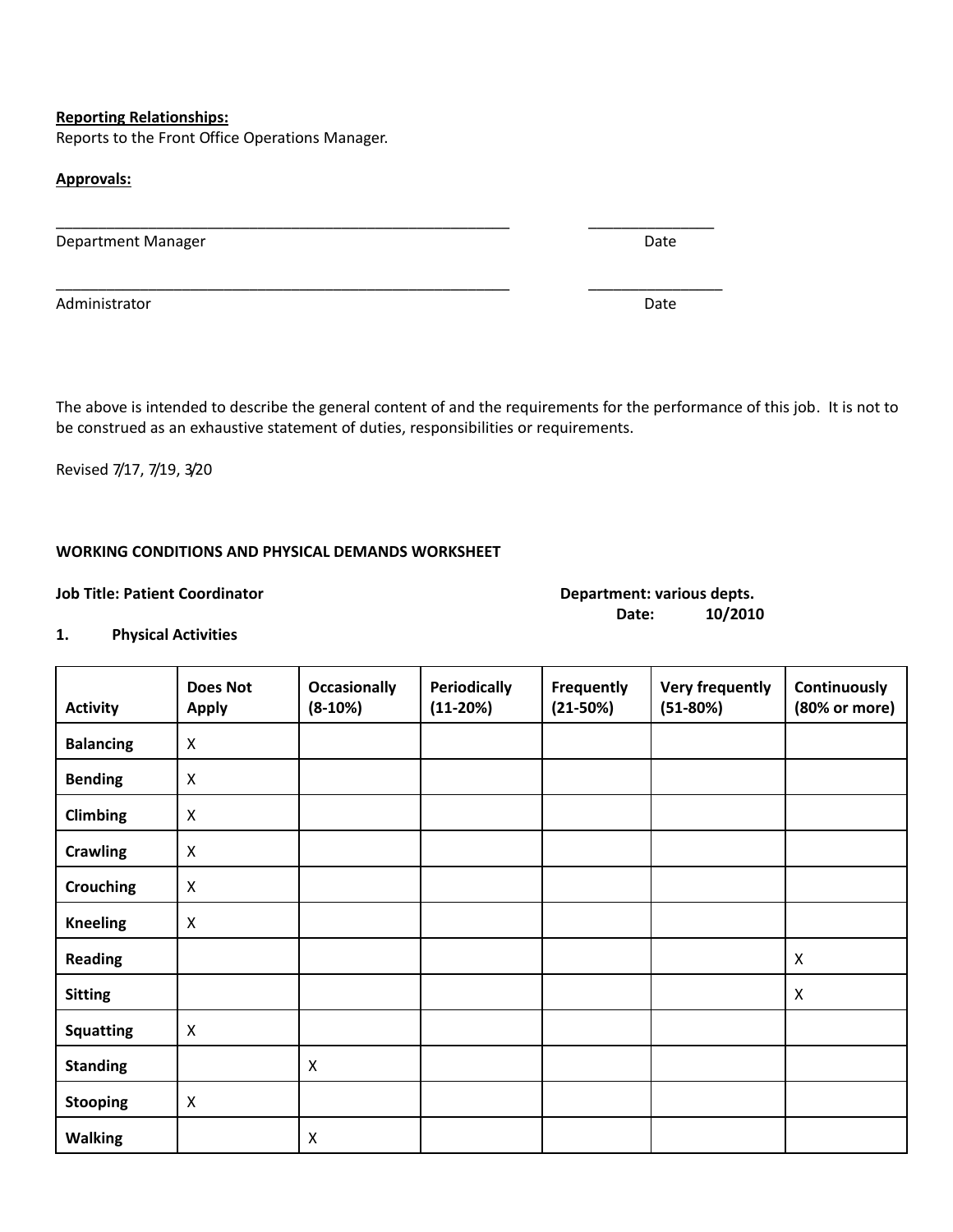## **2. Lifting and/or Pushing and Pulling**

| Weight         | <b>Does Not</b><br><b>Apply</b> | <b>Occasionally</b><br>$(8-10%)$ | <b>Periodically</b><br>$(11-20%)$ | Frequently<br>$(21-50%)$ | Very frequently<br>$(51-80%)$ | Continuously<br>(80% or more) |
|----------------|---------------------------------|----------------------------------|-----------------------------------|--------------------------|-------------------------------|-------------------------------|
| 0-10 pounds    | X                               |                                  |                                   |                          |                               |                               |
| 10-20 pounds   | X                               |                                  |                                   |                          |                               |                               |
| 20-30 pounds   | X                               |                                  |                                   |                          |                               |                               |
| 30-60 pounds   | X                               |                                  |                                   |                          |                               |                               |
| Over 60 pounds | X                               |                                  |                                   |                          |                               |                               |

## **3. Carrying and/or Pushing Pulling**

| <b>Does Not</b><br><b>Apply</b> | <b>Occasionally</b><br>$(8-10%)$ | Periodically<br>$(11-20%)$ | <b>Frequently</b><br>$(21-50%)$ | <b>Very frequently</b><br>$(51-80%)$ | Continuously<br>(80% or more) |
|---------------------------------|----------------------------------|----------------------------|---------------------------------|--------------------------------------|-------------------------------|
|                                 | X                                |                            |                                 |                                      |                               |
| X                               |                                  |                            |                                 |                                      |                               |
| X                               |                                  |                            |                                 |                                      |                               |
| X                               |                                  |                            |                                 |                                      |                               |
| X                               |                                  |                            |                                 |                                      |                               |
|                                 |                                  |                            |                                 |                                      |                               |

## **4. Visual Activity**

| Level                           | Yes | No | <b>Comment</b> |
|---------------------------------|-----|----|----------------|
| <b>Near Vision</b>              | X   |    |                |
| <b>Far Vision</b>               | X   |    |                |
| <b>Depth Perception</b>         |     | X  |                |
| <b>Fine Discriminate Detail</b> |     | X  |                |
| <b>Color Vision</b>             |     | x  |                |
| <b>Field of Vision</b>          | X   |    |                |

# **5. Auditory Activity**

| Level                     | Yes      | No | <b>Comment</b> |
|---------------------------|----------|----|----------------|
| <b>Distinguish Sounds</b> | $\cdots$ |    |                |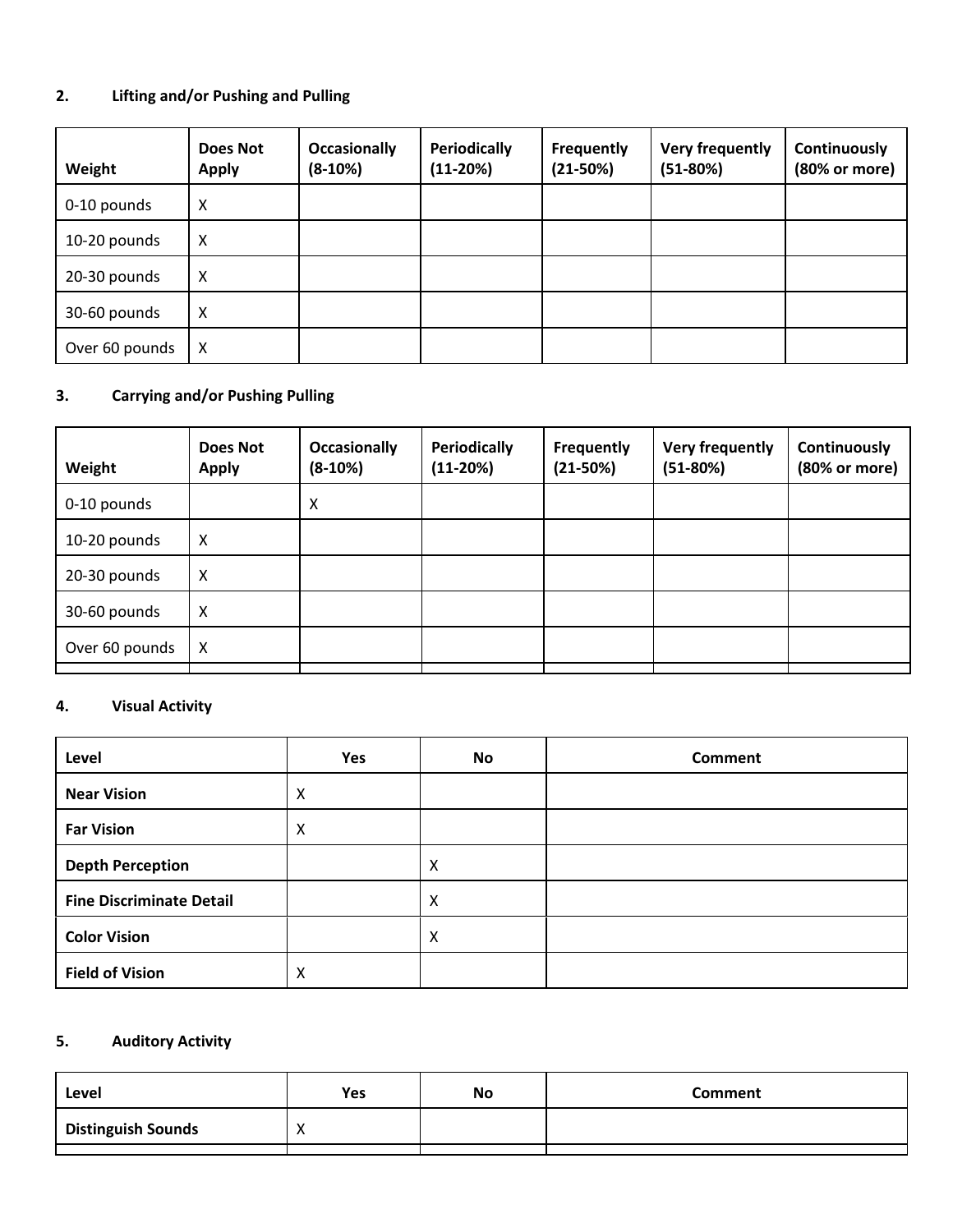| <b>Distinguish Pitch</b> | $\lambda$ |  |
|--------------------------|-----------|--|
| <b>Distinguish Tone</b>  |           |  |
| <b>Hear Speech</b>       |           |  |

## **6. Sensory Activity (Touch & Smell)**

| Level                                             | Yes | No | <b>Comment</b>     |
|---------------------------------------------------|-----|----|--------------------|
| <b>Distinguish Hot &amp; Cold</b>                 |     | X  |                    |
| <b>Distinguish Range of</b><br><b>Temperature</b> |     | Χ  |                    |
| <b>Distinguish Surfaces</b>                       |     | X  |                    |
| <b>Fine Motor Skills to Grasp</b>                 |     | X  |                    |
| <b>Manual Dexterity</b>                           | X   |    | Keyboarding skills |
| <b>Detect Odors</b>                               |     | Χ  |                    |
| <b>Distinguish Odors</b>                          |     | X  |                    |

# **7. Verbal Activity**

| Level               | Yes | <b>No</b> | <b>Comment</b>                    |
|---------------------|-----|-----------|-----------------------------------|
| <b>Make Sounds</b>  |     | х         |                                   |
| <b>Form Words</b>   | X   |           |                                   |
| <b>Speak Loudly</b> | X   |           | Some patients are hard of hearing |
| <b>Speak Softly</b> | X   |           |                                   |
|                     |     |           |                                   |

## **8. Mental Activity**

| <b>Activity</b>                                                      | <b>Does Not</b><br><b>Apply</b> | <b>Occasionally</b><br>$(8-10%)$ | <b>Periodically</b><br>$(11-20%)$ | <b>Frequently</b><br>$(21-50%)$ | Very frequently<br>$(51-80%)$ | Continuously<br>(80% or more) |
|----------------------------------------------------------------------|---------------------------------|----------------------------------|-----------------------------------|---------------------------------|-------------------------------|-------------------------------|
| Performing<br>detailed tasks<br>(bookkeeping,<br>transcribing, etc.) |                                 |                                  |                                   |                                 |                               | X                             |
| Subjected to<br>interruptions                                        |                                 |                                  |                                   |                                 | Χ                             |                               |